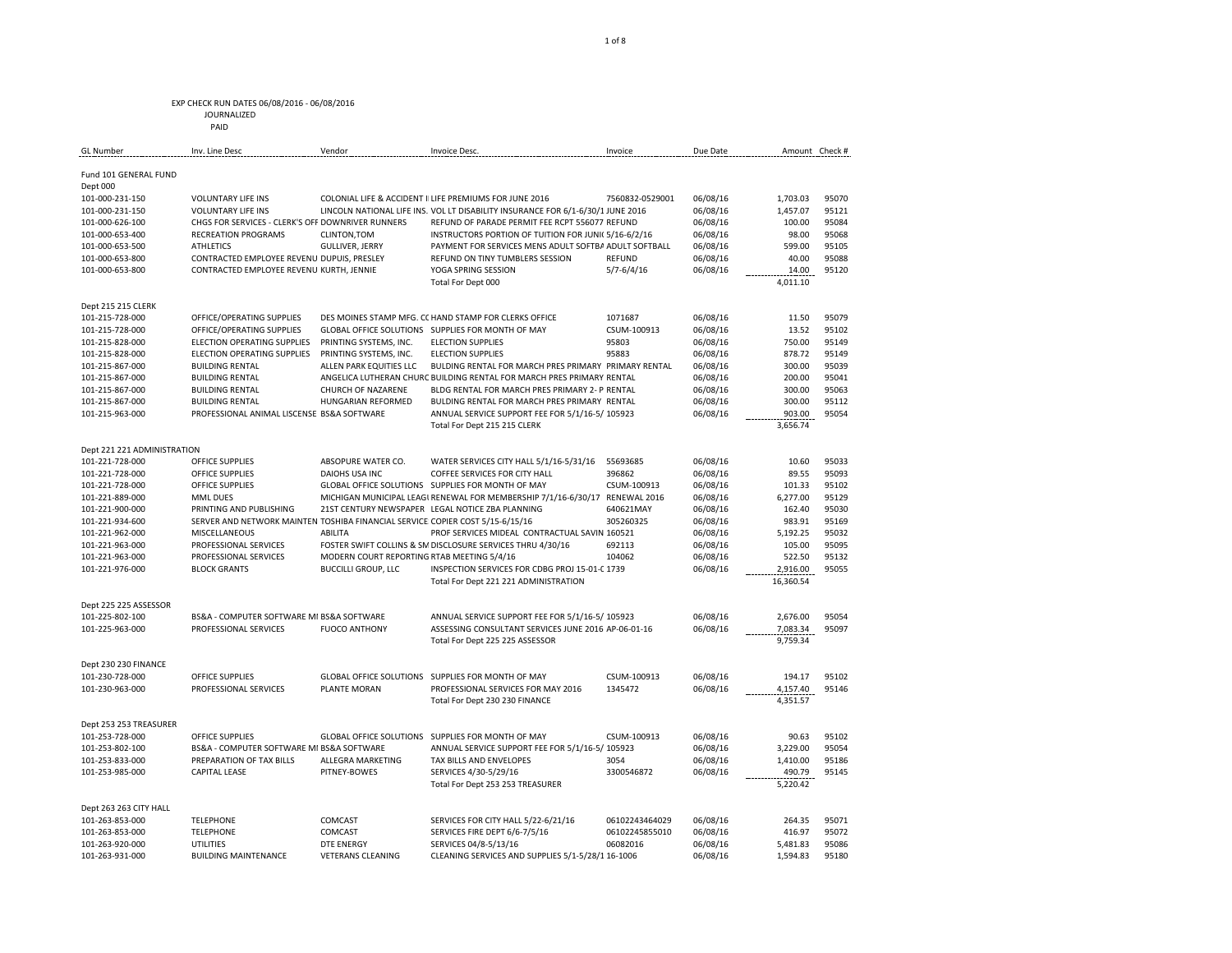| JOURNALIZED |
|-------------|
| PAID        |

| <b>GL Number</b>               | Inv. Line Desc                                         | Vendor                                            | Invoice Desc.                                                          | Invoice           | Due Date |           | Amount Check # |
|--------------------------------|--------------------------------------------------------|---------------------------------------------------|------------------------------------------------------------------------|-------------------|----------|-----------|----------------|
| 101-263-985-000                | CAPITAL OUTLAY-BUILDING LEASE ALLEN PARK EQUITIES LLC  |                                                   | ELECTRICAL INVOICE 3/31/16-4/29/16                                     | 674791            | 06/08/16 | 2,958.37  | 95039          |
| 101-263-985-000                | CAPITAL OUTLAY-BUILDING MISC ' ALLEN PARK EQUITIES LLC |                                                   | BASE RENT FOR MAY AND JUNE MISC CHARGE CE1059 MAY-JUNE                 |                   | 06/08/16 | 61,368.39 | 95039          |
|                                |                                                        |                                                   | Total For Dept 263 263 CITY HALL                                       |                   |          | 72,084.74 |                |
| Dept 305 305 POLICE DEPARTMENT |                                                        |                                                   |                                                                        |                   |          |           |                |
| 101-305-728-000                | <b>OFFICE SUPPLIES</b>                                 |                                                   | GLOBAL OFFICE SOLUTIONS SUPPLIES FOR MONTH OF MAY                      | CSUM-100913       | 06/08/16 | 295.54    | 95102          |
| 101-305-729-000                | <b>K-9 SUPPLIES</b>                                    | PET SUPPLIES PLUS                                 | <b>K-9 SUPPLIES</b>                                                    | 25828             | 06/08/16 | 58.79     | 95143          |
| 101-305-729-000                | K-9 SUPPLIES                                           | PET SUPPLIES PLUS                                 | K-9 SUPPLIES                                                           | 25846             | 06/08/16 | 57.95     | 95143          |
| 101-305-761-000                | PRISONER BOARD                                         | MICHIGAN STATE POLICE                             | SEX OFFENDER REGISTRATION FEE'S                                        | 551-466458        | 06/08/16 | 60.00     | 95048          |
| 101-305-761-000                | PRISONER BOARD                                         | <b>CITY OF DEARBORN</b>                           | PRISONER BOARDING 5/1-5/31/16                                          | 0000039293        | 06/08/16 | 834.00    | 95065          |
| 101-305-805-000                | <b>VEHICLE TOWING</b>                                  | <b>CITY TOWING</b>                                | 48 VEHICLES TOWED BY POLICE 13 PERSONAL                                | 5/1/16-5/15/16    | 06/08/16 | 5,710.00  | 95066          |
| 101-305-853-000                | <b>TELEPHONE</b>                                       | COMCAST                                           | SERVICES FOR POLICE DEPT 6/5-7/4/16                                    | 06102246250011    | 06/08/16 | 148.70    | 95073          |
| 101-305-853-000                | <b>TELEPHONE-</b>                                      | <b>VERIZON WIRELESS</b>                           | SERVICES FOR POLICE DEPT 4/11-5/10/16                                  | 9765266366        | 06/08/16 | 722.21    | 95178          |
| 101-305-931-000                | <b>BUILDING MAINTENANCE</b>                            | ADVANTAGE PEST CONTROL RAT SERVICE FOR APRIL      |                                                                        | <b>APRIL 2016</b> | 06/08/16 | 300.00    | 95037          |
| 101-305-931-000                | <b>BUILDING MAINTENANCE</b>                            | <b>CINTAS CORP.</b>                               | UNIFORM SERVICE POLICE DEPT 4/1-4/30/16                                | 721-16861APR      | 06/08/16 | 65.30     | 95064          |
| 101-305-934-000                | EQUIPMENT MAINTENANCE                                  |                                                   | SOUTHERN MICHIGAN INFOF COMPUTER SERVICES FOR POLICE DEPT              | 2354              | 06/08/16 | 1,840.00  | 95162          |
| 101-305-935-000                | COMPUTER SOFTWARE MAINTEN, MEHALL WILLIAM              |                                                   | REIMBURSEMENT OF DOMAIN RENEWAL                                        | REIMBURSEMENT     | 06/08/16 | 178.95    | 95125          |
| 101-305-939-000                | <b>VEHICLE MAINTENANCE</b>                             | CLASSIC AUTO WASH INC.                            | SERVICES FOR MONTH OF MAY 2016                                         | 1620              | 06/08/16 | 292.50    | 95067          |
| 101-305-943-000                | <b>EQUIPMENT RENTAL</b>                                | <b>ENTERPRISE UNIFORM CO</b>                      | HOLSTERS FOR POLICE DEPT                                               | 074020            | 06/08/16 | 639.80    | 95090          |
| 101-305-960-000                | <b>EDUCATION &amp; TRAINING</b>                        | FETELEA, LLIE                                     | REIMBURSEMENT ON TRAINING EXPENSES                                     | REIMBURSEMENT     | 06/08/16 | 43.77     | 95092          |
| 101-305-961-000                | POL. TRAIN-ACT 302 ST. GRANT                           |                                                   | MACOMB COMMUNITY COLL FIREARMS INSTRUCTOR SCHOOL 5/9-5/13/16 004999537 |                   | 06/08/16 | 1,800.00  | 95122          |
| 101-305-961-000                | POL. TRAIN-ACT 302 ST. GRANT                           | SCHRYER, PAUL                                     | REIMBURSEMENT FOR TRAINING EXSPENSES                                   | REIMBURSEMENT     | 06/08/16 | 63.64     | 95160          |
| 101-305-961-000                | POL. TRAIN-ACT 302 ST. GRANT                           | <b>U.S. TARGET INC.</b>                           | TRAINING MATERIALS FOR POLICE DEPT                                     | 17083             | 06/08/16 | 556.50    | 95177          |
|                                |                                                        |                                                   | Total For Dept 305 305 POLICE DEPARTMENT                               |                   |          | 13,667.65 |                |
|                                |                                                        |                                                   |                                                                        |                   |          |           |                |
| Dept 340 340 FIRE DEPARTMENT   |                                                        |                                                   |                                                                        |                   |          |           |                |
| 101-340-728-000                | <b>OFFICE SUPPLIES</b>                                 |                                                   | GLOBAL OFFICE SOLUTIONS SUPPLIES FOR MONTH OF MAY                      | CSUM-100913       | 06/08/16 | 28.58     | 95102          |
| 101-340-757-000                | <b>OPERATING SUPPLIES</b>                              | ACUITY SPECIALTY PRODUCT: CLEANING SUPPLIES       |                                                                        | 9002274819        | 06/08/16 | 77.85     | 95035          |
| 101-340-757-000                | <b>OPERATING SUPPLIES</b>                              | <b>SAM'S CLUB DIRECT</b>                          | APRIL SUPPLIES FOR FIRE DEPT                                           | 0402519749089APR  | 06/08/16 | 323.98    | 95158          |
| 101-340-757-000                | <b>OPERATING SUPPLIES</b>                              | STATE INDUSTRIAL PRODUCT CLEANING SUPPLIES        |                                                                        | 97776096          | 06/08/16 | 148.00    | 95165          |
| 101-340-757-500                | <b>RESCUE SUPPLIES</b>                                 | BAKER'S GAS & WELDING SUI OXYGEN CYLINDER RENTAL  |                                                                        | 09145274          | 06/08/16 | 60.16     | 95046          |
| 101-340-757-500                | <b>RESCUE SUPPLIES</b>                                 | BAKER'S GAS & WELDING SUI OXYGEN CYLINDER RENTAL  |                                                                        | 09143726          | 06/08/16 | 56.83     | 95046          |
| 101-340-757-500                | <b>RESCUE SUPPLIES</b>                                 | BAKER'S GAS & WELDING SUI OXYGEN FOR EMS US       |                                                                        | 01391117          | 06/08/16 | 102.84    | 95046          |
| 101-340-757-500                | RESCUE SUPPLIES                                        | L& B MEDICAL SLIPPLY INC. SLIPPLIES FOR FIRE DEPT |                                                                        | 2768900           | 06/08/16 | 100.80    | 95115          |

| 101-340-757-000                           | <b>OPERATING SUPPLIES</b>       | SAM'S CLUB DIRECT                                 | APRIL SUPPLIES FOR FIRE DEPT                                        | 0402519749089APR | 06/08/16 | 323.98    | 95158 |
|-------------------------------------------|---------------------------------|---------------------------------------------------|---------------------------------------------------------------------|------------------|----------|-----------|-------|
| 101-340-757-000                           | <b>OPERATING SUPPLIES</b>       | STATE INDUSTRIAL PRODUCT CLEANING SUPPLIES        |                                                                     | 97776096         | 06/08/16 | 148.00    | 95165 |
| 101-340-757-500                           | <b>RESCUE SUPPLIES</b>          |                                                   | BAKER'S GAS & WELDING SULOXYGEN CYLINDER RENTAL                     | 09145274         | 06/08/16 | 60.16     | 95046 |
| 101-340-757-500                           | <b>RESCUE SUPPLIES</b>          |                                                   | BAKER'S GAS & WELDING SUI OXYGEN CYLINDER RENTAL                    | 09143726         | 06/08/16 | 56.83     | 95046 |
| 101-340-757-500                           | <b>RESCUE SUPPLIES</b>          | BAKER'S GAS & WELDING SUI OXYGEN FOR EMS US       |                                                                     | 01391117         | 06/08/16 | 102.84    | 95046 |
| 101-340-757-500                           | <b>RESCUE SUPPLIES</b>          | J & B MEDICAL SUPPLY, INC. SUPPLIES FOR FIRE DEPT |                                                                     | 2768900          | 06/08/16 | 100.80    | 95115 |
| 101-340-757-500                           | <b>RESCUE SUPPLIES</b>          |                                                   | J & B MEDICAL SUPPLY, INC. CREDIT ON RET PROD FROM INV 2768900      | 2787003          | 06/08/16 | (80.64)   | 95115 |
| 101-340-757-500                           | <b>RESCUE SUPPLIES</b>          | J & B MEDICAL SUPPLY, INC. RESCUE SUPPLIES        |                                                                     | 2905459          | 06/08/16 | 162.72    | 95115 |
| 101-340-835-000                           | <b>PHYSICALS</b>                |                                                   | PSYBUS PSYCHOLOGICAL COI PSYCHOLOGICAL EVALUTATIONS                 | 15947            | 06/08/16 | 1,755.00  | 95151 |
| 101-340-835-000                           | <b>PHYSICALS</b>                |                                                   | PSYBUS PSYCHOLOGICAL COI PSYCHOLOGICAL EVALUATION                   | 15951            | 06/08/16 | 3,650.00  | 95151 |
| 101-340-853-000                           | TFLFPHONF-FDWARD CANN           | <b>VERIZON WIRELESS</b>                           | FIRE DEPT SERVICES 4/11-5/10/16                                     | 9765192928       | 06/08/16 | 60.08     | 95178 |
| 101-340-931-000                           | <b>BUILDING MAINTENANCE</b>     | STATE INDUSTRIAL PRODUCT BLDG MAINTENANCE         |                                                                     | 97791181         | 06/08/16 | 55.06     | 95165 |
| 101-340-934-000                           | <b>EQUIPMENT MAINTENANCE</b>    | <b>BREATHING AIR SYSTEMS</b>                      | <b>EQUIPMENT MNT</b>                                                | 1051390-IN       | 06/08/16 | 850.90    | 95053 |
| 101-340-934-500                           | <b>COMPUTER BREAK-FIX</b>       |                                                   | TRENDSET COMMUNICATION COMPUTER REPAIR FIRE DEPT                    | 380              | 06/08/16 | 860.00    | 95170 |
| 101-340-939-000                           | <b>VEHICLE MAINTENANCE</b>      | <b>GREAT LAKES ACE 18415</b>                      | <b>SUPPLIES FIRE DEPT</b>                                           | 1056/416         | 06/08/16 | 3.58      | 95034 |
| 101-340-939-000                           | <b>VEHICLE MAINTENANCE</b>      | GREAT LAKES ACE 18415                             | <b>SUPPLIES FOR FIRE DEPT</b>                                       | 1062/416         | 06/08/16 | 80.89     | 95034 |
| 101-340-939-000                           | <b>VEHICLE MAINTENANCE</b>      | BAKER'S GAS & WELDING SUI CYLINDER RENTAL         |                                                                     | 09143844         | 06/08/16 | 18.91     | 95046 |
| 101-340-939-000                           | <b>VEHICLE MAINTENANCE</b>      | BAKER'S GAS & WELDING SUI CYLINDER RENTAL         |                                                                     | 09142309         | 06/08/16 | 19.45     | 95046 |
| 101-340-939-000                           | <b>VEHICLE MAINTENANCE</b>      | <b>GLENDALE AUTO VALUE</b>                        | CREDIT ON RET FROM 104578                                           | CM359-104750     | 06/08/16 | (32.00)   | 95100 |
| 101-340-939-000                           | <b>VEHICLE MAINTENANCE</b>      | <b>GLENDALE AUTO VALUE</b>                        | <b>PARTS</b>                                                        | 359-104578       | 06/08/16 | 271.98    | 95100 |
| 101-340-939-000                           | <b>VEHICLE MAINTENANCE</b>      | <b>HALT FIRE</b>                                  | VEHICLE MNT FOR FIRE DEPT                                           | S0070558         | 06/08/16 | 1,276.60  | 95108 |
| 101-340-939-000                           | <b>VEHICLE MAINTENANCE</b>      | SAFETY-KLEEN                                      | <b>SUPPLIES VARIOUS DEPT</b>                                        | 70100149         | 06/08/16 | 67.76     | 95157 |
| 101-340-939-000                           | <b>VEHICLE MAINTENANCE</b>      | <b>SNAP ON INDUSTRIAL</b>                         | UPGRADE FOR MODIS SCAN TOOL                                         | ARV/29003989     | 06/08/16 | 195.91    | 95163 |
| 101-340-960-000                           | <b>EDUCATION &amp; TRAINING</b> |                                                   | MICHIGAN FIRE TRNG CONSL FIRE TRAINING ELEV RESCUE & FLAMAMBLE LI 5 |                  | 06/08/16 | 630.00    | 95127 |
| 101-340-985-000                           | <b>CAPITAL OUTLAY</b>           | <b>CARRIER RENTAL SYSTEMS</b>                     | AIR CONDITIONING PKG RENTAL CHARGE 5/30 001603779                   |                  | 06/08/16 | 2,781.00  | 95059 |
| 101-340-985-000                           | <b>CAPITAL OUTLAY</b>           |                                                   | GARDNER WHITE FURNITURE FIRE DEPT OFFICE FURNITURE                  | 211944926        | 06/08/16 | 1,194.00  | 95099 |
|                                           |                                 |                                                   | Total For Dept 340 340 FIRE DEPARTMENT                              |                  |          | 14,720.24 |       |
| Dept 445 445 DEPARTMENT OF PUBLIC SERVICE |                                 |                                                   |                                                                     |                  |          |           |       |
| 101-445-751-000                           | <b>GASOLINE</b>                 | <b>MICHIGAN FUELS</b>                             | <b>DIESEL FUEL</b>                                                  | 170906           | 06/08/16 | 5.287.95  | 95128 |
| 101-445-751-000                           | GASOLINE                        | <b>RKA PETROLEUM</b>                              | <b>GASOLINE E-10</b>                                                | 0054705          | 06/08/16 | 11.449.86 | 95155 |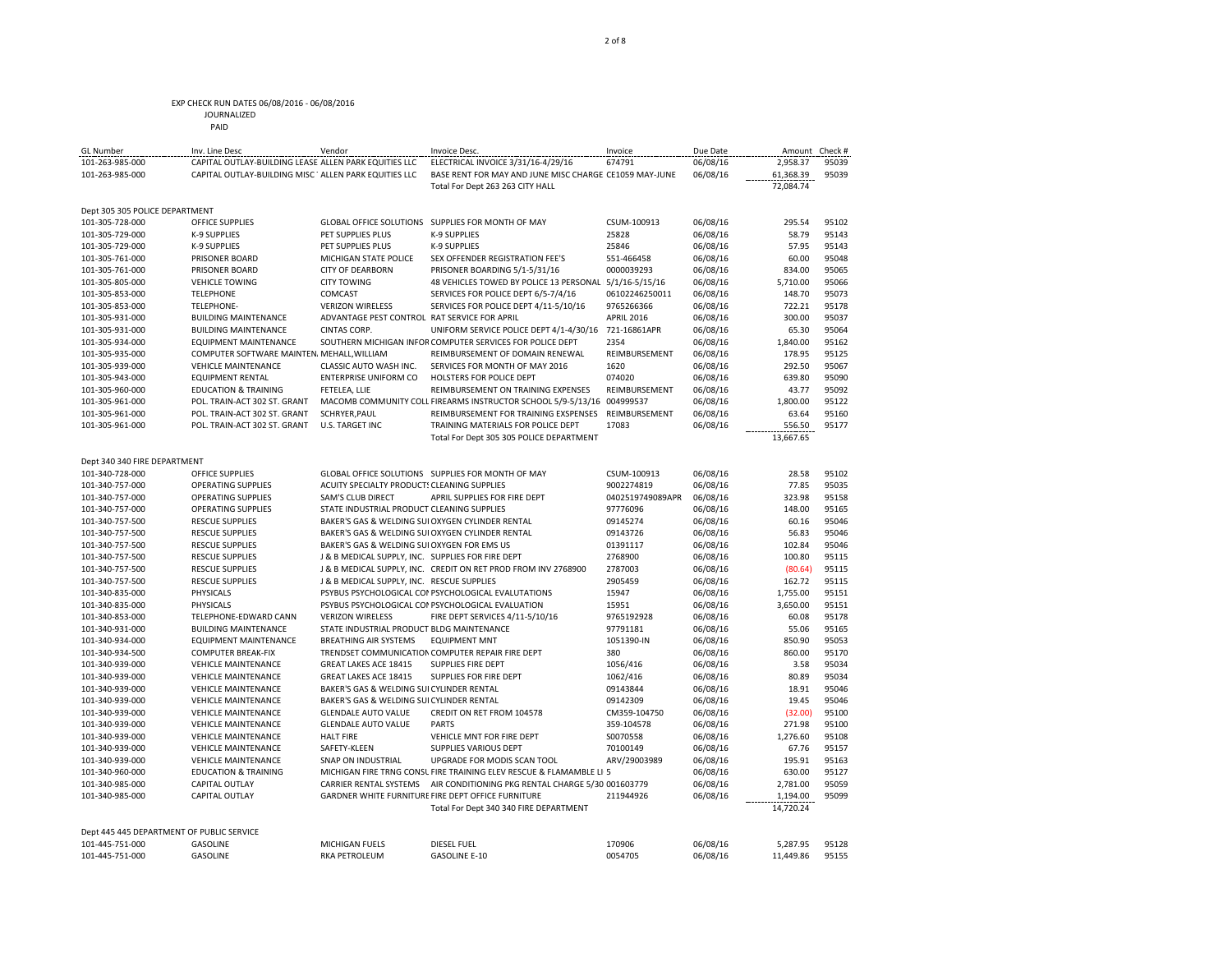#### EXP CHECK RUN DATES 06/08/2016 - 06/08/2016 JOURNALIZED

PAID

| <b>GL Number</b>                | Inv. Line Desc                                                              | Vendor                                            | Invoice Desc.                                                                           | Invoice      | Due Date | Amount Check # |       |
|---------------------------------|-----------------------------------------------------------------------------|---------------------------------------------------|-----------------------------------------------------------------------------------------|--------------|----------|----------------|-------|
| 101-445-768-000                 | <b>UNIFORMS</b>                                                             | CINTAS CORP.                                      | UNIFORM SERVICE FOR PUBLIC SERVICE 4/1-4/721-16811APR                                   |              | 06/08/16 | 333.28         | 95064 |
| 101-445-768-000                 | <b>UNIFORMS</b>                                                             | CINTAS CORP.                                      | UNIFORM SERVICE FOR GARAGE 4/1-4/30/16                                                  | 721-16831APR | 06/08/16 | 218.04         | 95064 |
| 101-445-926-000                 | <b>STREET LIGHTING</b>                                                      | DTE ENERGY                                        | SERVICES 04/8-5/13/16                                                                   | 06082016     | 06/08/16 | 275.33         | 95086 |
| 101-445-931-000                 | <b>BUILDING MAINTENANCE</b>                                                 | GREAT LAKES ACE 18415                             | <b>SUPPLIES FOR DPS</b>                                                                 | 789/416      | 06/08/16 | 72.18          | 95034 |
| 101-445-931-000                 | <b>BUILDING MAINTENANCE</b>                                                 | GREAT LAKES ACE 18415                             | <b>SUPPLIES FOR DPS</b>                                                                 | 791/416      | 06/08/16 | 16.46          | 95034 |
| 101-445-931-000                 | <b>BUILDING MAINTENANCE</b>                                                 |                                                   | KENCO FIRE EQUIPMENT, INC ANNUAL INSPECTION OF ALL FIRE EXTINGUISH 160505-4             |              | 06/08/16 | 125.00         | 95117 |
| 101-445-939-000                 | <b>VEHICLE MAINTENANCE</b>                                                  | BAKER'S GAS & WELDING SUI CYLINDER RENTAL         |                                                                                         | 09143844     | 06/08/16 | 18.93          | 95046 |
| 101-445-939-000                 | <b>VEHICLE MAINTENANCE</b>                                                  | BAKER'S GAS & WELDING SUI CYLINDER RENTAL         |                                                                                         | 09142309     | 06/08/16 | 19.45          | 95046 |
| 101-445-939-000                 | <b>VEHICLE MAINTENANCE</b>                                                  |                                                   | GLOBAL TELEMATIC SOLUTIO MONTHLY SUBSCRIPTION 5/27-6/26/16                              | 23879        | 06/08/16 | 175.00         | 95103 |
| 101-445-939-000                 | <b>VEHICLE MAINTENANCE</b>                                                  | INTERSTATE BATTERY OF SE I SUPPLIES               |                                                                                         | 69004684     | 06/08/16 | 138.03         | 95114 |
| 101-445-939-000                 | <b>VEHICLE MAINTENANCE</b>                                                  | SAFETY-KLEEN                                      | SUPPLIES VARIOUS DEPT                                                                   | 70100149     | 06/08/16 | 67.79          | 95157 |
| 101-445-939-000                 | <b>VEHICLE MAINTENANCE</b>                                                  | SNAP ON INDUSTRIAL                                | UPGRADE FOR MODIS SCAN TOOL                                                             | ARV/29003989 | 06/08/16 | 195.95         | 95163 |
| 101-445-939-000                 | <b>VEHICLE MAINTENANCE</b>                                                  | DON DUFF REBUILDING                               | PARTS FOR GARAGE                                                                        | 65527        | 06/08/16 | 200.00         | 95189 |
| 101-445-962-000                 | MISCELLANEOUS                                                               | PETTY CASH - D.P.S.                               | PETTY CASH FOR DPS                                                                      | <b>DPS</b>   | 06/08/16 | 2.12           | 95141 |
| 101-445-985-000                 | <b>CAPITAL OUTLAY</b>                                                       |                                                   | WILLIAM MOLNAR ROOFING FINAL PAYMENT ON ROOFING FOR DPS                                 | 11531        | 06/08/16 | 21,242.50      | 95187 |
|                                 |                                                                             |                                                   | Total For Dept 445 445 DEPARTMENT OF PUBLIC SERVICE                                     |              |          | 39,837.87      |       |
|                                 |                                                                             |                                                   |                                                                                         |              |          |                |       |
| Dept 707 707 PARKS & REC        |                                                                             |                                                   |                                                                                         |              |          |                |       |
| 101-707-701-000                 | PERSONAL SERVICES                                                           | HAWKINS, PAT                                      | REIMBURSEMENT FOR MILEAGE ON VEHICLE F REIMBURSEMENT                                    |              | 06/08/16 | 128.52         | 95110 |
| 101-707-701-000                 | PERSONAL SERVICES                                                           | <b>HAWKINS, PAT</b>                               | MILEAGE ON PERSONAL VEHICLE FOR MONTH REIMBURSEMENT                                     |              | 06/08/16 | 163.08         | 95110 |
| 101-707-728-000                 | <b>OFFICE SUPPLIES</b>                                                      | <b>GLOBAL OFFICE SOLUTIONS</b>                    | SUPPLIES FOR MONTH OF MAY                                                               | CSUM-100913  | 06/08/16 | 64.95          | 95102 |
| 101-707-801-001                 | <b>LAWN SERVICES</b>                                                        | U S LAWNS OF LIVONIA                              | GRASS CUTTING 5/26-5/27/16                                                              | 3111         | 06/08/16 | 1,441.00       | 95174 |
| 101-707-801-001                 | <b>LAWN SERVICES</b>                                                        | U S LAWNS OF LIVONIA                              | GRASS CUTTING 5.13-5.19.16                                                              | 3100         | 06/08/16 | 2,882.00       | 95175 |
| 101-707-920-000                 | <b>UTILITIES</b>                                                            | <b>DTE ENERGY</b>                                 | SERVICES 04/11-5/10/16                                                                  | 06082016     | 06/08/16 | 58.16          | 95085 |
| 101-707-939-000                 | <b>VEHICLE MAINTENANCE</b>                                                  | BAKER'S GAS & WELDING SUI CYLINDER RENTAL         |                                                                                         | 09143844     | 06/08/16 | 18.91          | 95046 |
| 101-707-939-000                 | <b>VEHICLE MAINTENANCE</b>                                                  | BAKER'S GAS & WELDING SUI CYLINDER RENTAL         |                                                                                         | 09142309     | 06/08/16 | 19.45          | 95046 |
| 101-707-939-000                 | <b>VEHICLE MAINTENANCE</b>                                                  | SAFETY-KLEEN                                      | <b>SUPPLIES VARIOUS DEPT</b>                                                            | 70100149     | 06/08/16 | 67.76          | 95157 |
| 101-707-939-000                 | <b>VEHICLE MAINTENANCE</b>                                                  | <b>SNAP ON INDUSTRIAL</b>                         | UPGRADE FOR MODIS SCAN TOOL                                                             | ARV/29003989 | 06/08/16 | 195.91         | 95163 |
|                                 |                                                                             |                                                   | Total For Dept 707 707 PARKS & REC                                                      |              |          | 5,039.74       |       |
|                                 |                                                                             |                                                   |                                                                                         |              |          |                |       |
| Dept 751 751 COMMUNITY CENTER   |                                                                             |                                                   |                                                                                         |              |          |                |       |
| 101-751-757-000                 | <b>OPERATING SUPPLIES</b>                                                   | <b>PROPANE SERVICES</b>                           | <b>MOTOR FUEL</b>                                                                       | U0103093     | 06/08/16 | 265.00         | 95150 |
| 101-751-920-000                 | UTILITIES                                                                   |                                                   | ALLEN PARK WATER/SEWER   WATER FOR BILL FOR APRIL-MAY 2016                              | 15800 WHITE  | 06/08/16 | 1,680.03       | 95042 |
| 101-751-920-000                 | UTILITIES                                                                   | <b>DTE ENERGY</b>                                 | SERVICES 04/8-5/13/16                                                                   | 06082016     | 06/08/16 | 8,815.88       | 95086 |
| 101-751-931-000                 | <b>BUILDING MAINTENANCE</b>                                                 | NETWORK SERVICES COMP                             | SUPPLIES FOR PARKS & REC                                                                | 6387514-00   | 06/08/16 | 315.13         | 95134 |
| 101-751-931-000                 | <b>BUILDING MAINTENANCE</b>                                                 | <b>ORKIN</b>                                      | MONTHLY SERVICE FOR PEST CONTROL                                                        | 122950133    | 06/08/16 | 70.00          | 95137 |
| 101-751-934-000                 | <b>EQUIPMENT MAINTENANCE</b>                                                |                                                   | C&S ICE RESURFACING SERVI ZAMBONI WOULD NOT START                                       | 3028         | 06/08/16 | 881.15         | 95056 |
| 101-751-934-000                 |                                                                             |                                                   |                                                                                         |              |          |                |       |
|                                 | <b>EQUIPMENT MAINTENANCE</b>                                                | TRIAD SERVICE CENTER                              | REPAIRS TO FLOOR SCRUBBER FOR COMM CTF 93465461                                         |              | 06/08/16 | 529.36         | 95171 |
|                                 |                                                                             |                                                   | Total For Dept 751 751 COMMUNITY CENTER                                                 |              |          | 12,556.55      |       |
|                                 |                                                                             |                                                   |                                                                                         |              |          |                |       |
|                                 |                                                                             |                                                   | Total For Fund 101 GENERAL FUND                                                         |              |          | 201,266.50     |       |
|                                 |                                                                             |                                                   |                                                                                         |              |          |                |       |
| Fund 202 MAJOR STREET FUND      |                                                                             |                                                   |                                                                                         |              |          |                |       |
| Dept 475 475 TRAFFIC SERVICES   |                                                                             |                                                   |                                                                                         |              |          |                |       |
| 202-475-801-210                 |                                                                             |                                                   | PROF'L SERVICES - WAYNE COUNT FISHBECK, THOMPSON, CARR BRIDGE INSPECTION FOR REECK ROAD | 350350       | 06/08/16 | 1,500.00       | 95094 |
| 202-475-801-210                 | PROF'L SERVICES - WAYNE COUNT FISHBECK.THOMPSON.CARR BRIDGE INSPECTION M-39 |                                                   |                                                                                         | 350349       | 06/08/16 | 1,500.00       | 95094 |
| 202-475-801-210                 | PROF'L SERVICES - WAYNE COUNT GRAND TRUNK WESTERN                           |                                                   | MI SIGNAL & GATES ON SIGNAL TRACK 5/1/16-91215881                                       |              | 06/08/16 | 1,978.00       | 95104 |
| 202-475-940-000                 | TRAFFIC SIGNS & SIGNALS                                                     |                                                   | WAYNE COUNTY - ACCTS. REI TRAFFIC SIGNAL ENERGY 4/16                                    | 1008108      | 06/08/16 | 121.20         | 95184 |
|                                 |                                                                             |                                                   | Total For Dept 475 475 TRAFFIC SERVICES                                                 |              |          | 5,099.20       |       |
|                                 |                                                                             |                                                   |                                                                                         |              |          |                |       |
| Dept 479 PRESERVATION - STREETS |                                                                             |                                                   |                                                                                         |              |          |                |       |
| 202-479-757-000                 | <b>OPERATING SUPPLIES</b>                                                   | CADILLAC ASPHALT LLC                              | <b>SUPPLIES FOR DPS</b>                                                                 | 286041       | 06/08/16 | 481.95         | 95057 |
| 202-479-801-205                 | PROF'L SERVICES -                                                           | C.E. RAINES COMPANY                               | CERCO JOB AP-23 ALLEN ROAD STRIPPING RFQ 13567                                          |              | 06/08/16 | 2,430.00       | 95062 |
| 202-479-801-205                 | PROF'L SERVICES -                                                           | WAYNE COUNTY - ACCTS. REI TRAFFIC SIGNAL MNT 4/16 |                                                                                         | 284635       | 06/08/16 | 3,117.81       | 95183 |
|                                 |                                                                             |                                                   | Total For Dept 479 PRESERVATION - STREETS                                               |              |          | 6,029.76       |       |
|                                 |                                                                             |                                                   | Total For Fund 202 MAJOR STREET FUND                                                    |              |          | 11,128.96      |       |

Fund 203 LOCAL STREET FUND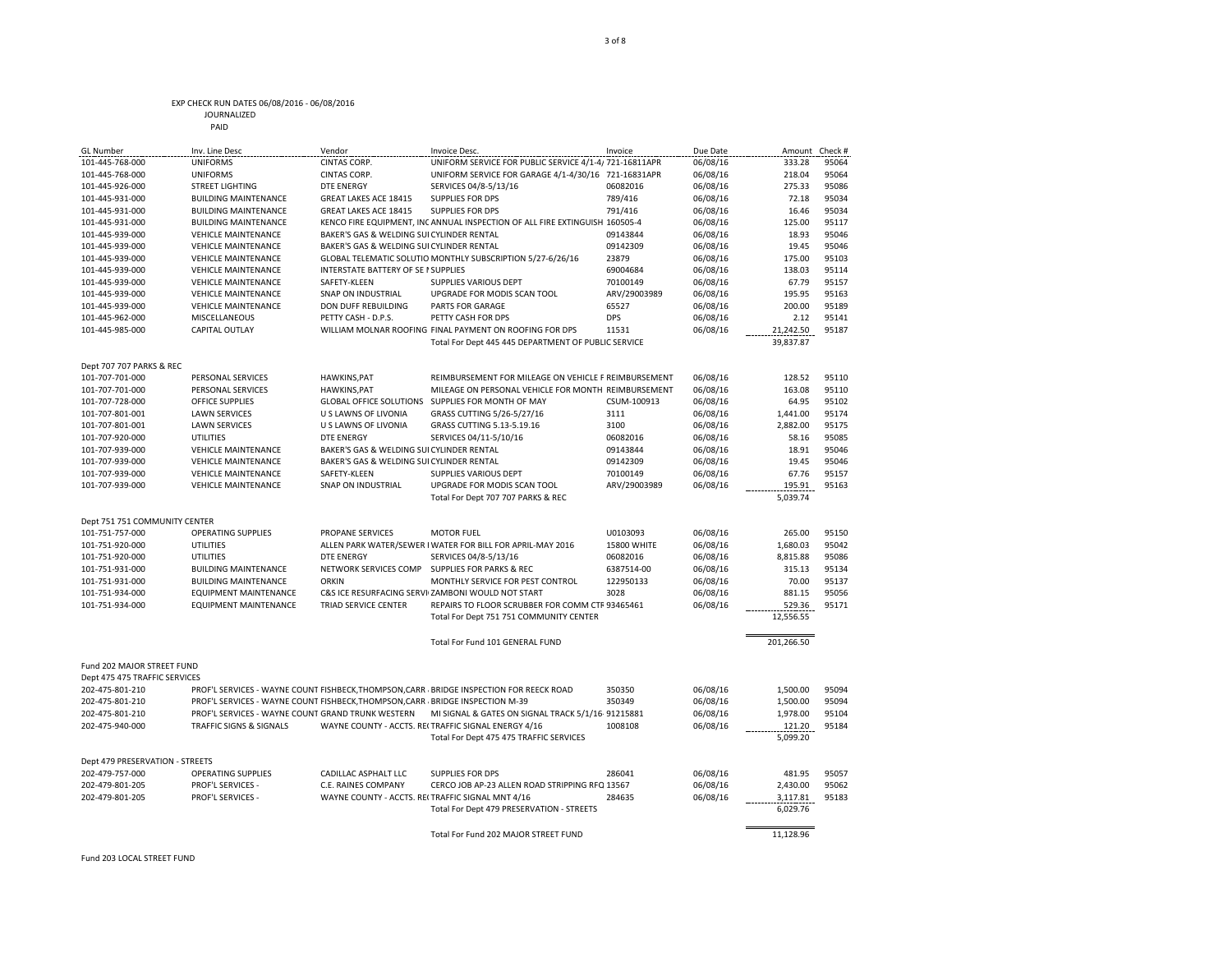PAID

Dept 475 475 TRAFFIC SERVICES<br>203-475-757-000 OP

Dept 479 PRESERVATION - STREETS

Fund 226 RUBBISH FUND Dept 450 450 RUBBISH

Fund 249 BUILDING FUND

Fund 250 DDA OPERATING

Dept 000

Dept 371 371 BUILDING DEPARTMENT

Dept 000

| JOURNALIZED |
|-------------|
|             |

GL Number Inv. Line Desc Vendor Invoice Desc. Invoice Due Date Amount Check #

203-475-757-000 OPERATING SUPPLIES WENSCO SIGN SUPPLY SUPPLIES FOR WATER DEPT 1460630 06/08/16 160.38 95185

203-479-757-000 OPERATING SUPPLIES CADILLAC ASPHALT LLC SUPPLIES FOR DPS 286041 06/08/16 481.95 95057 203-479-801-205 PROF'L SERVICES - PRESERVATION BUCCILLI GROUP, LLC INSPECTION SERVICES 4/30/16 1706 06/08/16 560.11 95055 203-479-801-205 PROF'L SERVICES - PRESERVATION C.E. RAINES COMPANY CERCO JOB AP-19 2016 ST SECTIONING CONTR 13564 06/08/16 3,624.02 95062 203-479-801-205 PROF'L SERVICES - PRESERVATION C.E. RAINES COMPANY CERCO JOB AP-11 2016 RD PAVING PROJECTS 13563 06/08/16 10,623.00 95062 203-479-801-205 PROF'L SERVICES - PRESERVATION GV CEMENT CONTRACTING C PMT #2 GARFIELD SHENANDOAH,NIVER AND KJOB AP 11 06/08/16 256,664.70 95106

226-450-817-000 WASTE DISPOSAL ADVANCED DISPOSAL SERVIC MSW,RECYCLE,YARD WASTE BULK SERVICE JUI V30001218090 06/08/16 126,854.58 95036<br>226-450-817-000 WASTE DISPOSAL REPUBLIC SERVICES RESIDENTIAL SERVICES 4/1-4/30/16 0241-

249-000-607-000 FEES REVENUE 200-15% = RAMEY,JOHN RENTAL IN ERROR 8039 ROBINSON REFUND 06/08/16 170.00 95152 Total For Dept 000

249-371-728-000 OFFICE SUPPLIES ABSOPURE WATER CO. ADM FEE FOR BLDG DEPT 55702558 06/08/16 1.55 95033<br>249-371-821-000 MECHANICAL INSPECTIONS CARNILL, STEVE MECHANICAL INSPECTIONS FOR MAY MAY 2016 06/08/16 952.00 95060

249-371-821-000 MECHANICAL INSPECTIONS MECHANICAL SAFETY & CON: MAY MECHANICAL INSPECTIONS MAY INSPECTIONS 06/08/16 200.00 95124 249-371-822-000 PLUMBING INSPECTIONS HALASH, JEROME PLUMBING INSPECTIONS MAY 2016 06/08/16 1,304.10 95109 249-371-853-000 TELEPHONE- TABLET VERIZON WIRELESS FIRE DEPT SERVICES 4/11-5/10/16 9765192928 06/08/16 20.00 95178 249-371-946-000 EQUIPMENT LEASE-BLDG DEPT TOSHIBA FINANCIAL SERVICE COPIER COST 5/15-6/15/16 305260325 06/08/16 161.97 95169 249-371-959-000 PLANNING & ZONING BOOMER, DAVID REIMBURSEMENT FOR PLANNING COMMISSIO REIMBURSEMENT 06/08/16 24.35 95051 249-371-959-000 PLANNING & ZONING BUCCILLI GROUP, LLC ENG DEPT A HASS AND D POULOS 5/5-5/6/16 1708 06/08/16 1,080.00 95055 249-371-959-000 PLANNING & ZONING BUCCILLI GROUP, LLC R TOLLIVER AND A HASS 4/25-4/29/16 1704 06/08/16 1,080.00 95055 249-371-959-000 PLANNING & ZONING GLOBAL OFFICE SOLUTIONS SUPPLIES FOR MONTH OF MAY CSUM-100913 06/08/16 98.22 95102

250-000-728-000 OFFICE SUPPLIES ABSOPURE WATER CO. BLDG DEPT SERVICES 5/1/16-5/31/16 55695938 06/08/16 10.60 95033 250-000-728-000 OFFICE SUPPLIES KIBBY, JENNIFER REIMBURSEMENT FOR SERVICE AND SUPPLIES REIMBURSEMENT 06/08/16 312.88 95119 250-000-801-001 LAWN SERVICES KIBBY, JENNIFER REIMBURSEMENT FOR SERVICE AND SUPPLIES REIMBURSEMENT 06/08/16 245.95 95119 250-000-801-001 LAWN SERVICES U S LAWNS OF LIVONIA LAWN CUTTING 5/12-5/20/16 3101 06/08/16 200.00 95173 250-000-801-001 LAWN SERVICES U S LAWNS OF LIVONIA LAWN CUTTING FOR DDA OFFICE 5/27/16 3112 06/08/16 115.00 95173 250-000-801-001 LAWN SERVICES U S LAWNS OF LIVONIA MOWS NOT COMPLETED NO PAYMENT FOR THIS INV 3026 06/08/16 0.00 95173

250-000-931-000 BUILDING MAINTENANCE WISNIEWSKI, ANTONIA DDA OFFICE CLEANING 5/14-5/28/16 463758 06/08/16 60.00 95188 250-000-960-000 MARKETING/PROMOTIONS KIBBY, JENNIFER REIMBURSEMENT FOR SERVICE AND SUPPLIES REIMBURSEMENT 06/08/16 104.61 95119 250-000-962-000 MISCELLANEOUS AKT PEERLESS SUPPLEMENTAL PHASE 11 ESA 5/1/5/31/16 42995 06/08/16 4,242.57 95038<br>250-000-962-000 MISCELLANEOUS KIBBY, JENNIFER REIMBURSEMENT FOR SERVICE AND SUPPLIES REIMBURSEMENT 06/08/16 29. 250-000-962-000 MISCELLANEOUS KIBBY, JENNIFER REIMBURSEMENT FOR SERVICE AND SUPPLIES REIMBURSEMENT 06/08/16 20.70 95119 Total For Dept 000

SERVICES FOR DDA OFFICE 6/13-7/12/16

RESIDENTIAL SERVICES 4/1-4/30/16

203-475-757-000 OPERATING SUPPLIES 3M SUPPLIES FOR WATER DEPT SS09562 06/08/16 517.50 95031

4 of 8

Total For Dept 475 475 TRAFFIC SERVICES 677.88

Total For Dept 479 PRESERVATION - STREETS 271,953.78 Total For Fund 203 LOCAL STREET FUND 272,631.66

Total For Dept 450 450 RUBBISH 247,094.58 Total For Fund 226 RUBBISH FUND 247,094.58

Total For Dept 371 371 BUILDING DEPARTMENT And the control of the 4,922.19 Total For Fund 249 BUILDING FUND 5,092.19

Total For Fund 250 DDA OPERATING 5,550.78

CARNILL, STEVE MECHANICAL INSPECTIONS FOR MAY MAY 2016 06/08/16 952.00 95060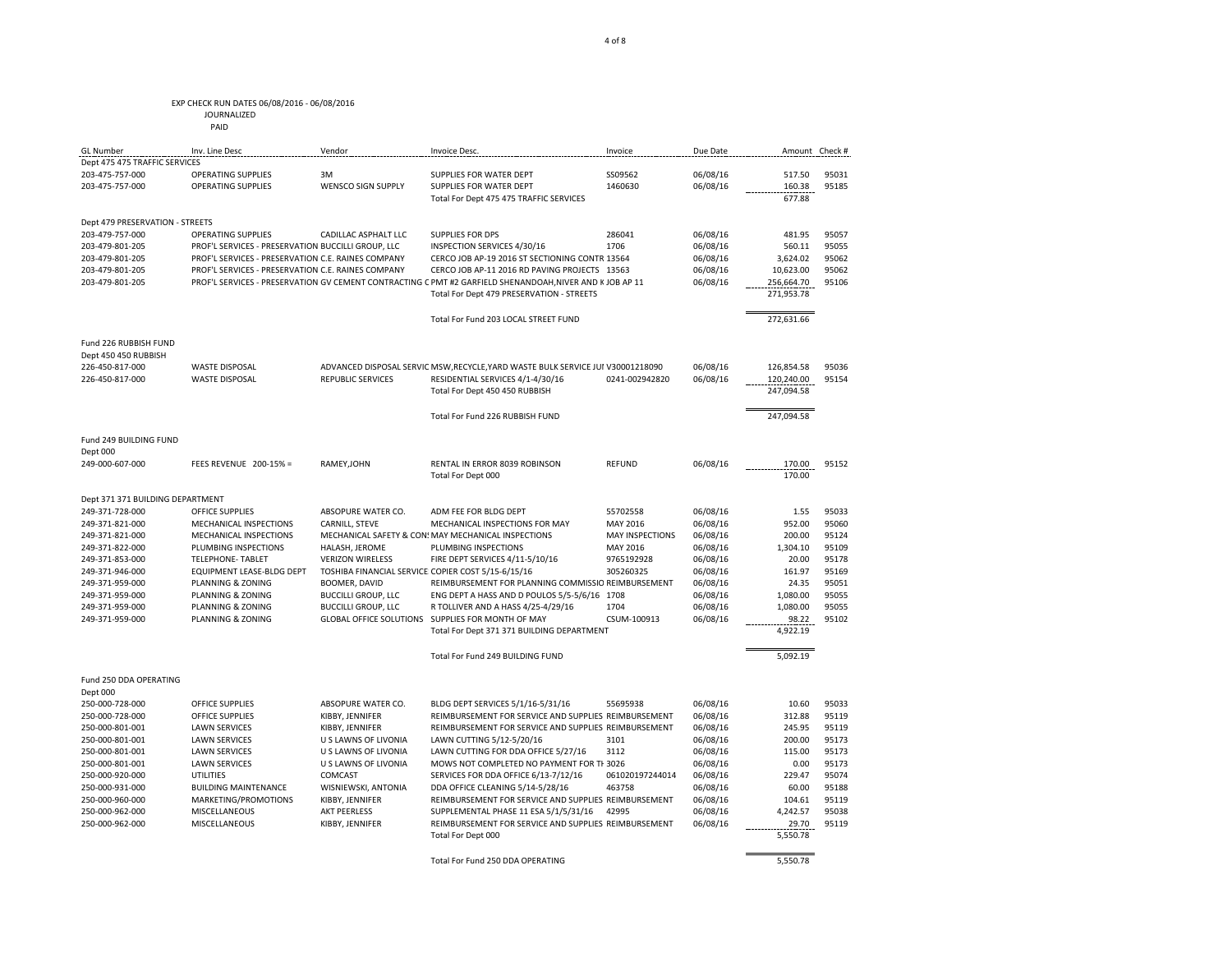#### EXP CHECK RUN DATES 06/08/2016 - 06/08/2016 JOURNALIZED

|                                    | PAID                       |                                                                                |                                                                                         |              |          |                |       |
|------------------------------------|----------------------------|--------------------------------------------------------------------------------|-----------------------------------------------------------------------------------------|--------------|----------|----------------|-------|
| <b>GL Number</b>                   | Inv. Line Desc             | Vendor                                                                         | Invoice Desc.                                                                           | Invoice      | Due Date | Amount Check # |       |
| Fund 265 DRUG FORFEITURE - FEDERAL |                            |                                                                                |                                                                                         |              |          |                |       |
| Dept 000                           |                            |                                                                                |                                                                                         |              |          |                |       |
| 265-000-939-000                    | <b>VEHICLE MAINTENANCE</b> | BAKER'S GAS & WELDING SUI CYLINDER RENTAL                                      |                                                                                         | 09143844     | 06/08/16 | 18.91          | 95046 |
| 265-000-939-000                    | <b>VEHICLE MAINTENANCE</b> | BAKER'S GAS & WELDING SUI CYLINDER RENTAL                                      |                                                                                         | 09142309     | 06/08/16 | 19.45          | 95046 |
| 265-000-939-000                    | <b>VEHICLE MAINTENANCE</b> | <b>GLENDALE AUTO VALUE</b>                                                     | PARTS STOCK                                                                             | 359-105311   | 06/08/16 | 72.24          | 95100 |
| 265-000-939-000                    | <b>VEHICLE MAINTENANCE</b> | <b>GLENDALE AUTO VALUE</b>                                                     | CREDIT ON RET FROM INV 104580                                                           | CM359-104682 | 06/08/16 | (233.74)       | 95100 |
| 265-000-939-000                    | <b>VEHICLE MAINTENANCE</b> | <b>GLENDALE AUTO VALUE</b>                                                     | <b>PARTS FOR STOCK</b>                                                                  | 359-105348   | 06/08/16 | 35.70          | 95100 |
| 265-000-939-000                    | <b>VEHICLE MAINTENANCE</b> | <b>GLENDALE AUTO VALUE</b>                                                     | PARTS FOR 2009 CHEC TAHOE                                                               | 359-104580   | 06/08/16 | 233.74         | 95100 |
| 265-000-939-000                    | <b>VEHICLE MAINTENANCE</b> | <b>GLENDALE AUTO VALUE</b>                                                     | PARTS FOR 2009 CHEV TAHOE                                                               | 359-105359   | 06/08/16 | 264.94         | 95100 |
| 265-000-939-000                    | <b>VEHICLE MAINTENANCE</b> | <b>GLENDALE AUTO VALUE</b>                                                     | PARTS FOR 2011 FORD CROWN VICTORIA                                                      | 359-105305   | 06/08/16 | 350.99         | 95100 |
| 265-000-939-000                    | <b>VEHICLE MAINTENANCE</b> | SAFETY-KLEEN                                                                   | SUPPLIES VARIOUS DEPT                                                                   | 70100149     | 06/08/16 | 67.76          | 95157 |
| 265-000-939-000                    | <b>VEHICLE MAINTENANCE</b> | <b>SNAP ON INDUSTRIAL</b>                                                      | UPGRADE FOR MODIS SCAN TOOL                                                             | ARV/29003989 | 06/08/16 | 195.91         | 95163 |
| 265-000-984-000                    |                            | COMPUTER EQUIPMENT/SOFTWA THOMSON REUTERS-WEST                                 | WEST INFO CHARGES 5/1-5/31/16                                                           | 834088235    | 06/08/16 | 154.35         | 95168 |
|                                    |                            |                                                                                | Total For Dept 000                                                                      |              |          | 1,180.25       |       |
|                                    |                            |                                                                                | Total For Fund 265 DRUG FORFEITURE - FEDERAL                                            |              |          | 1,180.25       |       |
| Fund 266 DRUG FORFEITURE - STATE   |                            |                                                                                |                                                                                         |              |          |                |       |
| Dept 000                           |                            |                                                                                |                                                                                         |              |          |                |       |
| 266-000-657-000                    |                            | FORFEITED MONIES-STATE&LOCAL HENRY FORD PATHOLOGY                              | PATHOLOGY SERVICES FOR PROSPECTIVE NEW 363110766                                        |              | 06/08/16 | 288.00         | 95111 |
| 266-000-657-000                    |                            |                                                                                | FORFEITED MONIES-STATE&LOCAI OCCUPATIONAL HEALTH CEN PHYSICAL EXAMS Z WAARA & N VITALE  | 710894356    | 06/08/16 | 472.00         | 95136 |
| 266-000-657-000                    |                            |                                                                                | FORFEITED MONIES-STATE&LOCAL OCCUPATIONAL HEALTH CEN NEW HIRE PHYSICAL BRANDON MARSHALL | 710915184    | 06/08/16 | 236.00         | 95136 |
| 266-000-657-000                    |                            | FORFEITED MONIES-STATE&LOCAL PSYBUS PSYCHOLOGICAL COI PSYCHOLOGICAL EVALUATION |                                                                                         | 15962        | 06/08/16 | 585.00         | 95151 |
|                                    |                            |                                                                                | Total For Dept 000                                                                      |              |          | 1,581.00       |       |
|                                    |                            |                                                                                | Total For Fund 266 DRUG FORFEITURE - STATE                                              |              |          | 1,581.00       |       |
| Fund 271 LIBRARY                   |                            |                                                                                |                                                                                         |              |          |                |       |
| Dept 000                           |                            |                                                                                |                                                                                         |              |          |                |       |
| 271-000-728-000                    | <b>OFFICE SUPPLIES</b>     | DEMCO, INC.                                                                    | MISC SUPPLIES                                                                           | 5884905      | 06/08/16 | 224.56         | 95078 |
| 271-000-728-000                    | <b>OFFICE SUPPLIES</b>     | <b>GLOBAL OFFICE SOLUTIONS</b>                                                 | SUPPLIES FOR MONTH OF MAY                                                               | CSUM-100913  | 06/08/16 | 265.48         | 95102 |

| 271-000-728-000 | <b>OFFICE SUPPLIES</b>      |                               | GLOBAL OFFICE SOLUTIONS SUPPLIES FOR MONTH OF MAY    | CSUM-100913    | 06/08/16 | 265.48   | 95102 |
|-----------------|-----------------------------|-------------------------------|------------------------------------------------------|----------------|----------|----------|-------|
| 271-000-728-000 | <b>OFFICE SUPPLIES</b>      | MCKIBBEN, NANCY               | REIMBURSEMENT FOR LIBRARY SUPPLIES AND REIMBURSEMENT |                | 06/08/16 | 117.84   | 95123 |
| 271-000-728-000 | <b>OFFICE SUPPLIES</b>      | <b>S&amp;S WORLDWIDE. INC</b> | MISC LIBRARY SUPPLIES                                | 9064331        | 06/08/16 | 224.98   | 95156 |
| 271-000-757-000 | <b>OPERATING SUPPLIES</b>   | PETTY CASH - LIBRARY          | REPLENISH PETTY CASH BOX FOR LIBRARY                 | <b>LIBRARY</b> | 06/08/16 | 110.09   | 95142 |
| 271-000-757-000 | <b>OPERATING SUPPLIES</b>   | SWINEHART, BRANDI             | REIMBURSEMENT FOR SUMMER READING PRC REIMBURSEMENT   |                | 06/08/16 | 484.44   | 95166 |
| 271-000-757-000 | <b>OPERATING SUPPLIES</b>   | <b>UPSTART</b>                | PMT FOR SUMMER READING PROG                          | 5874678        | 06/08/16 | 57.50    | 95172 |
| 271-000-827-000 | <b>LIBRARY SERVICES</b>     | BLAKNEY.DAN                   | REIMBURSEMENT FOR BEGINNERS WORKSHIO REIMBURSEMENT   |                | 06/08/16 | 417.50   | 95050 |
| 271-000-827-000 | <b>LIBRARY SERVICES</b>     | BRATANIEC, DANA               | REIMBURSEMENT FOR BEGINNERS WORKSHOI REIMBURSEMENT   |                | 06/08/16 | 412.00   | 95052 |
| 271-000-827-000 | <b>LIBRARY SERVICES</b>     | OAKLEY.KIM                    | REIBURSEMENT FOR BEGINNERS WORKSHOP 5 REIMBURSEMENT  |                | 06/08/16 | 706.97   | 95135 |
| 271-000-827-000 | <b>LIBRARY SERVICES</b>     | VILEO, LAUREN                 | REIMBURSEMENT FOR BEGINNERS WORKSHOI REIMBURSEMENT   |                | 06/08/16 | 155.50   | 95181 |
| 271-000-828-000 | <b>MATERIALS</b>            | STEINWAY INC                  | <b>CD'S FOR LIBRARY</b>                              | 33723          | 06/08/16 | 14.99    | 95043 |
| 271-000-828-000 | <b>MATERIALS</b>            | <b>BAKER &amp; TAYLOR</b>     | <b>MATERIALS FOR LIBRARY</b>                         | 2032011752     | 06/08/16 | 164.75   | 95045 |
| 271-000-828-000 | <b>MATERIALS</b>            | <b>BAKER &amp; TAYLOR</b>     | <b>MATERIALS FOR LIBRARY</b>                         | 2032008396     | 06/08/16 | 88.24    | 95045 |
| 271-000-828-000 | <b>MATERIALS</b>            | <b>BAKER &amp; TAYLOR</b>     | <b>MATERIAL FOR LIBRARY</b>                          | 2032038499     | 06/08/16 | 159.16   | 95045 |
| 271-000-828-000 | <b>MATERIALS</b>            | BESTSELLERS AUDIO, LLC        | AUDIOBOOK FOR LIBARY                                 | 5365           | 06/08/16 | 304.00   | 95049 |
| 271-000-828-000 | <b>MATERIALS</b>            | BESTSELLERS AUDIO. LLC        | AUDIOBOOKS FOR LIBRARY                               | 5337           | 06/08/16 | 343.00   | 95049 |
| 271-000-828-000 | <b>MATERIALS</b>            | CENGAGE LEARING INC           | <b>SUPPLIES FOR LIBRARY</b>                          | 58107063       | 06/08/16 | 265.90   | 95098 |
| 271-000-828-000 | <b>MATERIALS</b>            | CENGAGE LEARING INC           | <b>SUPPLIES FOR LIBRARY</b>                          | 581122352      | 06/08/16 | 19.60    | 95098 |
| 271-000-828-000 | <b>MATERIALS</b>            | MCKIBBEN, NANCY               | REIMBURSEMENT FOR LIBRARY SUPPLIES AND REIMBURSEMENT |                | 06/08/16 | 19.94    | 95123 |
| 271-000-828-000 | <b>MATERIALS</b>            | PETTY CASH - LIBRARY          | REPLENISH PETTY CASH BOX FOR LIBRARY                 | <b>LIBRARY</b> | 06/08/16 | 12.83    | 95142 |
| 271-000-828-000 | <b>MATERIALS</b>            | <b>RECORDED BOOKS</b>         | CD REPLACEMENT FOR LIBRARY                           | 75332868       | 06/08/16 | 6.95     | 95153 |
| 271-000-828-000 | <b>MATERIALS</b>            | THE LIBRARY NETWORK           | ANNUAL ZINIO ACCESS FEE                              | 55321          | 06/08/16 | 1,605.19 | 95167 |
| 271-000-920-000 | <b>UTILITIES</b>            | DTE ENERGY                    | SERVICES 04/11-5/10/16                               | 06082016       | 06/08/16 | 1,261.73 | 95085 |
| 271-000-920-000 | <b>UTILITIES</b>            | <b>DTE ENERGY</b>             | SERVICE 4/25-5/24/16                                 | 06082016       | 06/08/16 | 174.53   | 95087 |
| 271-000-931-000 | <b>BUILDING MAINTENANCE</b> | <b>DETROIT SUPPORT CENTER</b> | COMMERCIAL CLEANING 6/1-6/30/16                      | 1340234899     | 06/08/16 | 835.00   | 95080 |
| 271-000-931-000 | <b>BUILDING MAINTENANCE</b> | <b>HADDIX ELECTRIC</b>        | ELEC PANEL CHANGE OVER CUSTOM INT POWI 8072          |                | 06/08/16 | 4,500.00 | 95107 |
| 271-000-931-000 | <b>BUILDING MAINTENANCE</b> | <b>HADDIX ELECTRIC</b>        | NEW CONTACTORS AND LIGHT SWITCH CIRCUI 8071          |                | 06/09/16 | 4.200.00 | 95107 |
| 271-000-931-000 | <b>BUILDING MAINTENANCE</b> | PRINCIPAL PLUMBING            | SNAKE PLUGGED DRAIN AT LIBRARY                       | 5/12/16        | 06/08/16 | 80.00    | 95148 |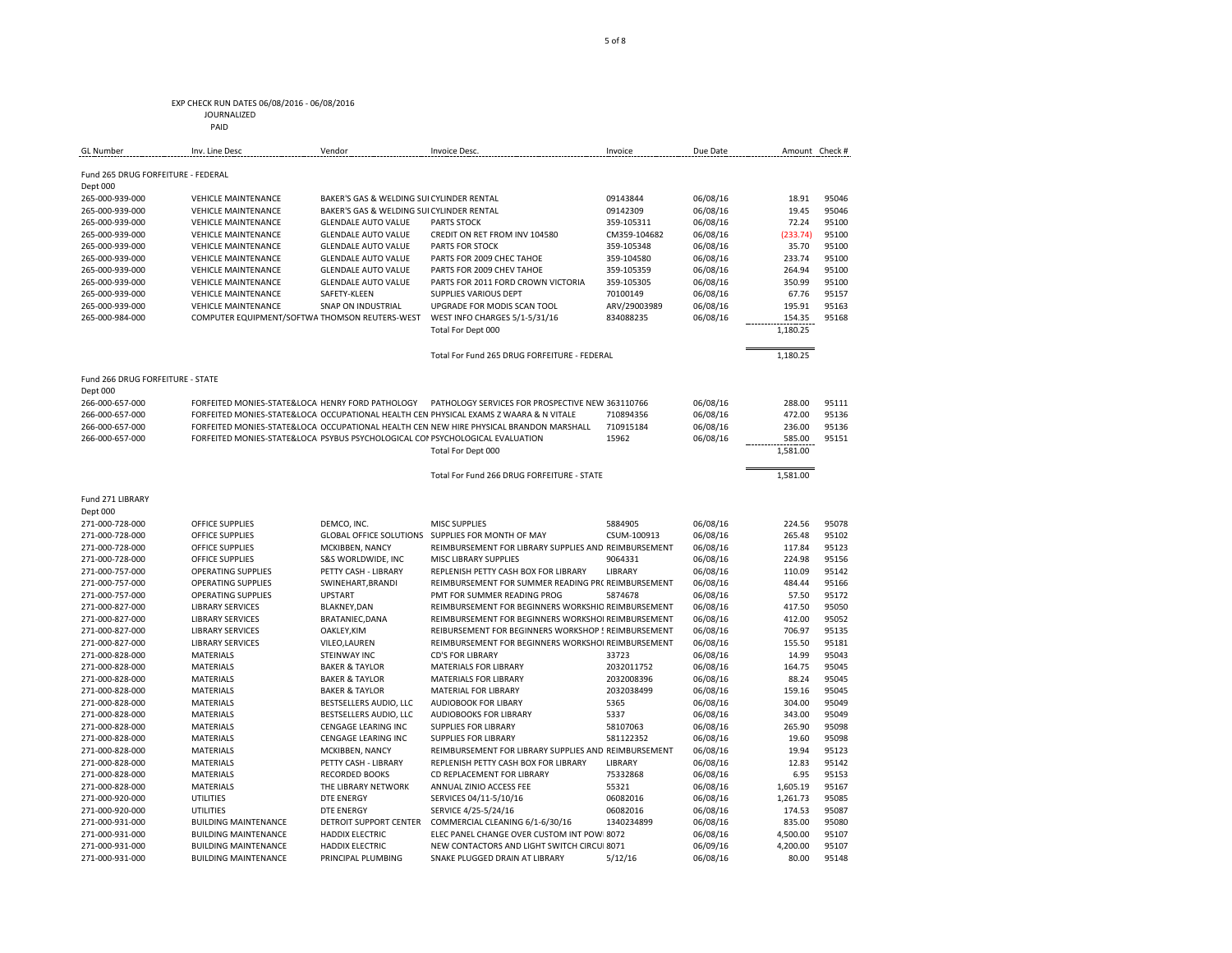JOURNALIZED PAID

| <b>GL Number</b>            | Inv. Line Desc                                                        | Vendor                                     | Invoice Desc.                                                                  | Invoice           | Due Date             |           | Amount Check # |
|-----------------------------|-----------------------------------------------------------------------|--------------------------------------------|--------------------------------------------------------------------------------|-------------------|----------------------|-----------|----------------|
|                             |                                                                       |                                            | Total For Dept 000                                                             |                   |                      | 17,232.67 |                |
|                             |                                                                       |                                            | Total For Fund 271 LIBRARY                                                     |                   |                      | 17,232.67 |                |
| Fund 592 WATER & SEWER      |                                                                       |                                            |                                                                                |                   |                      |           |                |
| Dept 000<br>592-000-275-000 | 20-SEWER                                                              |                                            | STRATEGY PROPERTIES LLC UB refund for account: 810-HO172-28                    | REFUND            |                      | 340.52    | 95130          |
| 592-000-275-000             | 3/4 READY TO SERVE                                                    | <b>DESCO PROPERTIES LLC</b>                | UB refund for account: 440-HU094-11                                            | 05/24/2016        | 06/08/16<br>06/08/16 | 748.53    | 95131          |
|                             |                                                                       |                                            | Total For Dept 000                                                             |                   |                      | 1,089.05  |                |
| Dept 601 601 SEWER          |                                                                       |                                            |                                                                                |                   |                      |           |                |
| 592-601-604-000             | <b>IWC CHARGES - DETROIT</b>                                          |                                            | GREAT LAKES WATER AUTHO IWC CHARGES FOR APRIL 2016                             | APRILIWC          | 06/08/16             | 2,494.25  | 95082          |
| 592-601-605-000             | SEWAGE DISPOSAL - DETROIT                                             |                                            | GREAT LAKES WATER AUTHO SEWER CHARGES FOR APRIL 2016                           | APRILSEWAGE       | 06/08/16             | 54,800.00 | 95081          |
| 592-601-607-300             | EXCESS FLOWS - WAYNE COUNTY WAYNE COUNTY                              |                                            | MAY 2016 FIXED EXCESS FLOW                                                     | 284365            | 06/08/16             | 90,793.00 | 95182          |
| 592-601-643-000             | <b>UTILITIES</b>                                                      | AT&T                                       | PHONE SERVICES 5/22-6/21/16                                                    | 06082016          | 06/08/16             | 27.02     | 95044          |
| 592-601-667-001             | <b>VEHICLE MAINTENANCE</b>                                            | BAKER'S GAS & WELDING SUI CYLINDER RENTAL  |                                                                                | 09143844          | 06/08/16             | 18.91     | 95046          |
| 592-601-667-001             | <b>VEHICLE MAINTENANCE</b>                                            | BAKER'S GAS & WELDING SUI CYLINDER RENTAL  |                                                                                | 09142309          | 06/08/16             | 19.49     | 95046          |
| 592-601-667-001             | <b>VEHICLE MAINTENANCE</b>                                            | <b>GLENDALE AUTO VALUE</b>                 | PARTS FOR 2003 FORD F150 PICKUP                                                | 359-105147        | 06/08/16             | 160.42    | 95100          |
| 592-601-667-001             | <b>VEHICLE MAINTENANCE</b>                                            | <b>GLENDALE AUTO VALUE</b>                 | PARTS FOR 2004 FORD F150 PICKUP                                                | 359-105128        | 06/08/16             | 209.90    | 95100          |
| 592-601-667-001             | <b>VEHICLE MAINTENANCE</b>                                            |                                            | GLOBAL TELEMATIC SOLUTIO MONTHLY SUBSCRIPTION 5/27-6/26/16                     | 23879             | 06/08/16             | 175.00    | 95103          |
| 592-601-667-001             | <b>VEHICLE MAINTENANCE</b>                                            | MICHIGAN CAT                               | PARTS FOR DPS                                                                  | PD6349345         | 06/08/16             | 409.24    | 95126          |
| 592-601-667-001             | <b>VEHICLE MAINTENANCE</b>                                            | SAFETY-KLEEN                               | SUPPLIES VARIOUS DEPT                                                          | 70100149          | 06/08/16             | 67.76     | 95157          |
| 592-601-667-001             | <b>VEHICLE MAINTENANCE</b>                                            | SNAP ON INDUSTRIAL                         | UPGRADE FOR MODIS SCAN TOOL                                                    | ARV/29003989      | 06/08/16             | 195.91    | 95163          |
| 592-601-671-001             | <b>SEWER MAINTENANCE</b>                                              | GREAT LAKES ACE 18415                      | <b>SUPPLIES FOR SEWER</b>                                                      | 1041/416          | 06/08/16             | 15.78     | 95034          |
| 592-601-671-001             | <b>SEWER MAINTENANCE</b>                                              | EJ USA, INC                                | <b>SUPPLIES</b>                                                                | 110160022427      | 06/08/16             | 1.191.00  | 95089          |
| 592-601-671-001             | <b>SEWER MAINTENANCE</b>                                              | PETTY CASH - WATER                         | PETTY CASH WATER DEPT                                                          | <b>WATER CASH</b> | 06/08/16             | 62.54     | 95144          |
| 592-601-673-001             | <b>MAIN MAINTENANCE</b>                                               | GREAT LAKES ACE 18415                      | SUPPLIES FOR WATER DEPT                                                        | 1031/416          | 06/08/16             | 23.99     | 95034          |
| 592-601-673-001             | <b>MAIN MAINTENANCE</b>                                               | EJ USA, INC                                | <b>SUPPLIES FOR WATER</b>                                                      | 110160024554      | 06/08/16             | 105.70    | 95089          |
| 592-601-673-001             | <b>MAIN MAINTENANCE</b>                                               | EJ USA, INC                                | SUPPLIES FOR WATER DEPT                                                        | 110160025094      | 06/08/16             | 1,095.80  | 95089          |
| 592-601-673-001             | <b>MAIN MAINTENANCE</b>                                               | ETNA SUPPLY COMPANY                        | SUPPLIES FOR WATER DEPT                                                        | \$101791306.001   | 06/08/16             | 1,039.50  | 95091          |
| 592-601-673-001             | MAIN MAINTENANCE                                                      | HURON SOD FARMS, INC.                      | SUPPLIES FOR WATERMAIN MNT                                                     | 538               | 06/08/16             | 180.00    | 95113          |
| 592-601-673-001             | MAIN MAINTENANCE                                                      | HURON SOD FARMS, INC.                      | SUPPLIES FOR WATER DEPT                                                        | 393               | 06/08/16             | 220.00    | 95113          |
| 592-601-673-001             | MAIN MAINTENANCE                                                      | HURON SOD FARMS, INC.                      | <b>WATERMAIN MNT SUPPLIES</b>                                                  | 496               | 06/08/16             | 345.50    | 95113          |
| 592-601-673-001             | <b>MAIN MAINTENANCE</b>                                               | JOHN D. OSBORNE TRUCKING CLASS 2 FILL SAND |                                                                                | 086870            | 06/08/16             | 878.88    | 95116          |
| 592-601-673-001             | MAIN MAINTENANCE                                                      | PETTY CASH - WATER                         | PETTY CASH WATER DEPT                                                          | <b>WATER CASH</b> | 06/08/16             | 32.75     | 95144          |
| 592-601-673-001             | <b>MAIN MAINTENANCE</b>                                               |                                            | MICHIGAN BUSINESS & AUCT WATER DEPARTMENT MAINTENANCE                          | 69828             | 06/08/16             | 21.37     | 95147          |
| 592-601-678-001             | <b>METER MAINTENANCE</b>                                              | ETNA SUPPLY COMPANY                        | SUPPLIES FOR WATER DEPT                                                        | \$101770267.001   | 06/08/16             | 2,960.00  | 95091          |
| 592-601-678-001             | <b>METER MAINTENANCE</b>                                              | ETNA SUPPLY COMPANY                        | SUPPLIES FOR WATER DEPT                                                        | \$101795044.001   | 06/08/16             | 2,080.00  | 95091          |
| 592-601-678-002             | STORM/CB MAINTENANCE                                                  | <b>CO-PIPE PRODUCTS INC</b>                | SUPPLIES FOR WATER DEPT                                                        | 47885             | 06/08/16             | 679.90    | 95075          |
| 592-601-678-002             | STORM/CB MAINTENANCE                                                  | <b>CO-PIPE PRODUCTS INC</b>                | SUPPLIES FOR WATER DEPT                                                        | 47754             | 06/08/16             | 44.00     | 95075          |
| 592-601-678-002             | STORM/CB MAINTENANCE                                                  |                                            | GV CEMENT CONTRACTING C PMT #1 REPAIR FOR WATER MAIN BREAK                     | CERCO AP-10       | 06/08/16             | 47,705.77 | 95106          |
| 592-601-678-003             | <b>PAVEMENT REPAIRS</b>                                               | C.E. RAINES COMPANY                        | CERCO JOB AP-10 UTILITY& PAVEMENT REPAIR 13562                                 |                   | 06/08/16             | 14,907.88 | 95062          |
| 592-601-678-003             | <b>PAVEMENT REPAIRS</b>                                               |                                            | GV CEMENT CONTRACTING C #1 PMT FOR REPAIRS ON WATER MAIN BREAK CERCO JOB AP-10 |                   | 06/08/16             | 77.235.76 | 95106          |
| 592-601-712-000             | CLOTHING, CLEANING & TECH SKIL CINTAS CORP.                           |                                            | UNIFORM SERVICE FOR WATER 4/1-4/30/16                                          | 721-16841APR      | 06/08/16             | 214.04    | 95064          |
| 592-601-802-100             | BS&A - COMPUTER SOFTWARE M/ BS&A SOFTWARE                             |                                            | CREDIT FROM ORIGINAL INV 102085                                                | CM 102085         | 06/08/16             | (500.00)  | 95054          |
| 592-601-822-000             | <b>COMPUTER SERVICE MAINT</b>                                         |                                            | TRENDSET COMMUNICATION SERVICES TO INSTALL NEW SENSUS SYSTEM                   | 440               | 06/08/16             | 2,497.84  | 95170          |
| 592-601-822-000             | <b>COMPUTER SERVICE MAINT</b>                                         |                                            | TRENDSET COMMUNICATION LABOR FOR REMOVING THE ANTENNA FROM L 427               |                   | 06/08/16             | 1,400.00  | 95170          |
| 592-601-900-000             | PRINTING & PUBLISHING                                                 | <b>US POSTAL SERVICE</b>                   | POSTAGE FOR WATER BILL MAILINGS                                                | PERMIT#5          | 06/08/16             | 14,000.00 | 95176          |
| 592-601-900-000             | PRINTING & PUBLISHING                                                 | ALLEGRA MARKETING                          | MAY 2016 WATER BILLS                                                           | 2955              | 06/08/16             | 731.19    | 95186          |
| 592-601-900-000             | PRINTING & PUBLISHING                                                 | ALLEGRA MARKETING                          | SERVICES FOR JUNE 2016 WATER BILLS                                             | 3061              | 06/08/16             | 758.88    | 95186          |
| 592-601-900-000             | PRINTING & PUBLISHING                                                 | ALLEGRA MARKETING                          | #9 RIGHT WINDOW ENVELOPE UTILITY RETURI 3021                                   |                   | 06/08/16             | 1,399.99  | 95186          |
| 592-601-921-000             | <b>OFFICE SUPPLIES</b>                                                |                                            | GLOBAL OFFICE SOLUTIONS SUPPLIES FOR MONTH OF MAY                              | CSUM-100913       | 06/08/16             | 93.78     | 95102          |
| 592-601-921-000             | <b>OFFICE SUPPLIES</b>                                                | PETTY CASH - WATER                         | PETTY CASH WATER DEPT                                                          | <b>WATER CASH</b> | 06/08/16             | 8.48      | 95144          |
| 592-601-940-500             | FAIRLANE/INDEPNCE MKT STATIO SECURITY CENTRAL PROTECT BURG/FIREHOLDUP |                                            |                                                                                | 2523245           | 06/08/16             | 37.95     | 95161          |
| 592-601-960-000             | <b>TRAINING &amp; EDUCATION</b>                                       |                                            | MICHIGAN RUAL WATER ASS JOHN M AND MIKE OLOUGHLIN SESSION 5/10, 1738           |                   | 06/08/16             | 360.00    | 95133          |
| 592-601-960-000             | <b>TRAINING &amp; EDUCATION</b>                                       | PETTY CASH - WATER                         | PETTY CASH WATER DEPT                                                          | <b>WATER CASH</b> | 06/08/16             | 15.00     | 95144          |
| 592-601-962-000             | MISCELLANEOUS                                                         | AT&T                                       | PHONE SERVICES 5/22-6/21/16                                                    | 06082016          | 06/08/16             | 51.14     | 95044          |
| 592-601-983-000             | <b>BACKUP GENERATORS</b>                                              |                                            | CUMMINS BRIDGEWAY, LLC. SERVICES GENERATOR MNT REF 28590 3/1/16 006-16222      |                   | 06/08/16             | 501.04    | 95077          |
| 592-601-983-000             | <b>BACKUP GENERATORS</b>                                              |                                            | CUMMINS BRIDGEWAY, LLC. ANNUAL GENERATOR MNT FOR APRIL REF 285 006-16137       |                   | 06/08/16             | 660.27    | 95077          |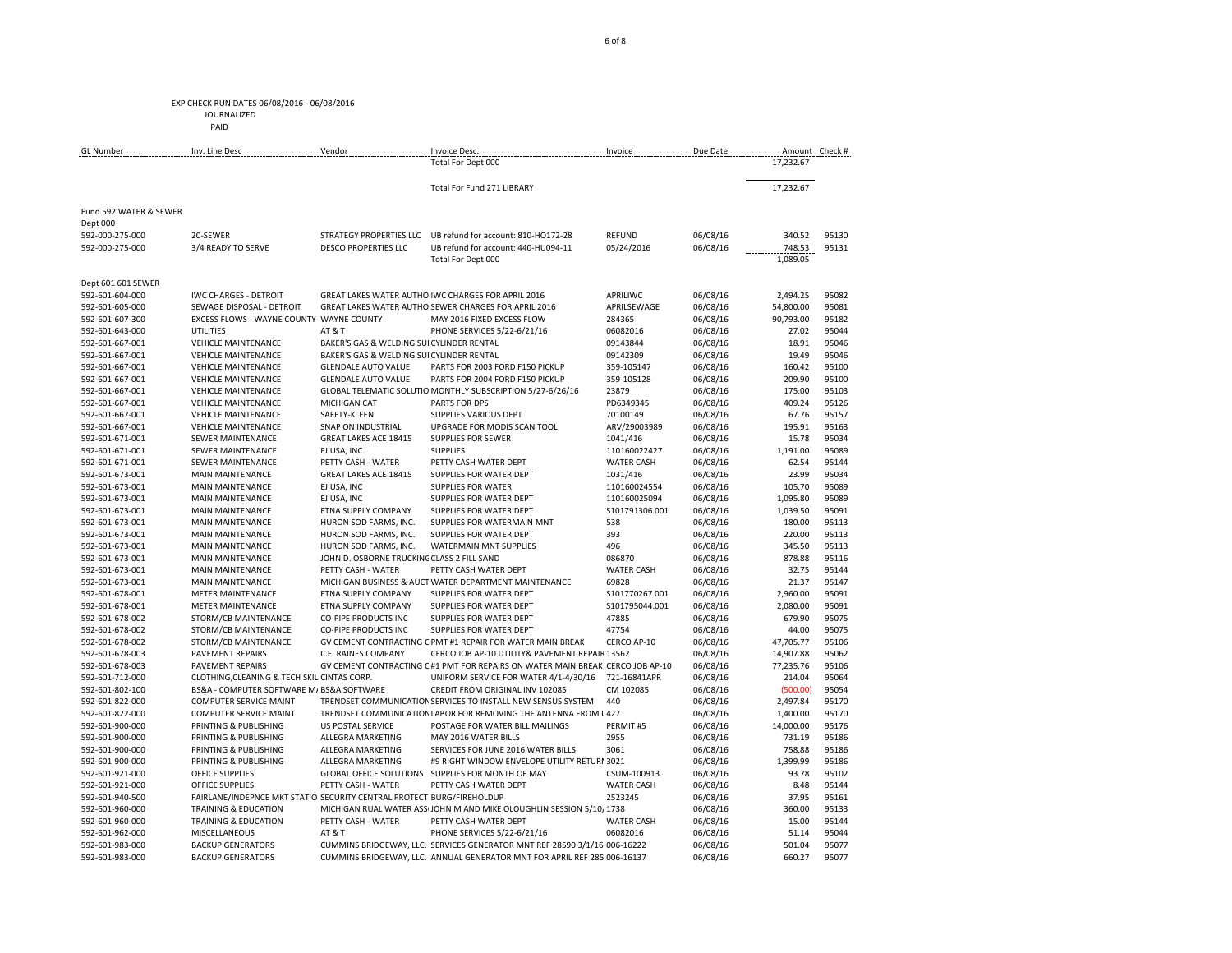#### EXP CHECK RUN DATES 06/08/2016 - 06/08/2016 JOURNALIZED

| w<br>۰. | $\sim$ |    |  |
|---------|--------|----|--|
|         |        | ۰. |  |

| <b>GL</b> Number   | Inv. Line Desc                                  | Vendor                  | Invoice Desc.                                                            | Invoice           | Due Date | Amount Check# |       |
|--------------------|-------------------------------------------------|-------------------------|--------------------------------------------------------------------------|-------------------|----------|---------------|-------|
| 592-601-983-000    | <b>BACKUP GENERATORS</b>                        |                         | CUMMINS BRIDGEWAY, LLC. GENERATOR MNT REG 28589                          | 006-16136         | 06/08/16 | 501.04        | 95077 |
| 592-601-983-000    | <b>BACKUP GENERATORS</b>                        |                         | CUMMINS BRIDGEWAY, LLC. GENERATOR MNT REF 28588 3/1/16-2/28/17 006-16135 |                   | 06/08/16 | 1,392.01      | 95077 |
| 592-601-983-000    | <b>BACKUP GENERATORS</b>                        |                         | CUMMINS BRIDGEWAY, LLC. ANNUAL GENERATOR MNT REF 28587 3/1/16- 006-16134 |                   | 06/08/16 | 586.24        | 95077 |
| 592-601-986-100    | CAPITAL-LINING-PUMP STATION                     | C.F. RAINES COMPANY     | CERCO JOB AP-06 WATSON ST PUMP STATION 13561                             |                   | 06/08/16 | 3,211.16      | 95062 |
| 592-601-987-200    | CAPITAL OUTLAY-MISCELLANEOUS CANNON EQUIPMENT   |                         | INSTALL LIFTGATE BODY ON NEW SERVICE TRL J29594                          |                   | 06/08/16 | 9,328.00      | 95058 |
| 592-601-987-200    | CAPITAL OUTLAY-MISCELLANEOUS CANNON EQUIPMENT   |                         | FURNISH AND INSTALL AIR COMPRESSOR ON S J29974                           |                   | 06/08/16 | 4,969.00      | 95058 |
| 592-601-987-200    | CAPITAL OUTLAY-MISCELLANEOUS CANNON EQUIPMENT   |                         | FURNISH AND INSTALL GOODALL STARTALL                                     | J29975            | 06/08/16 | 9,929.00      | 95058 |
|                    |                                                 |                         | Total For Dept 601 601 SEWER                                             |                   |          | 352,343.07    |       |
| Dept 603 603 BASIN |                                                 |                         |                                                                          |                   |          |               |       |
| 592-603-853-000    | <b>TFLFPHONF</b>                                | <b>AT &amp; T</b>       | PHONE SERVICES 5/22-6/21/16                                              | 06082016          | 06/08/16 | 66.46         | 95044 |
| 592-603-853-000    | <b>TELEPHONE- BASIN</b>                         | <b>VERIZON WIRELESS</b> | SERVICES FOR BASIN 4/24-5/23/16                                          | 9765936350        | 06/08/16 | 50.04         | 95179 |
| 592-603-931-000    | <b>BUILDING MAINTENANCE</b>                     | PETTY CASH - WATER      | PFTTY CASH WATER DEPT                                                    | <b>WATER CASH</b> | 06/08/16 | 41.12         | 95144 |
| 592-603-939-000    | <b>VEHICLE MAINTENANCE</b>                      | CLASSIC AUTO WASH INC.  | SERVICES FOR MONTH OF MAY 2016                                           | 1620              | 06/08/16 | 3.90          | 95067 |
| 592-603-939-000    | <b>VEHICLE MAINTENANCE</b>                      | JACK DOHENY COMPANIES   | <b>PARTS</b>                                                             | A93701            | 06/08/16 | 275.13        | 95083 |
| 592-603-940-000    | FAIRLANE/INDEPNCE MKT STATIO KENNEDY INDUSTRIES |                         | PARTS FOR WATER DEPT                                                     | 569095            | 06/08/07 | 74.79         | 95118 |